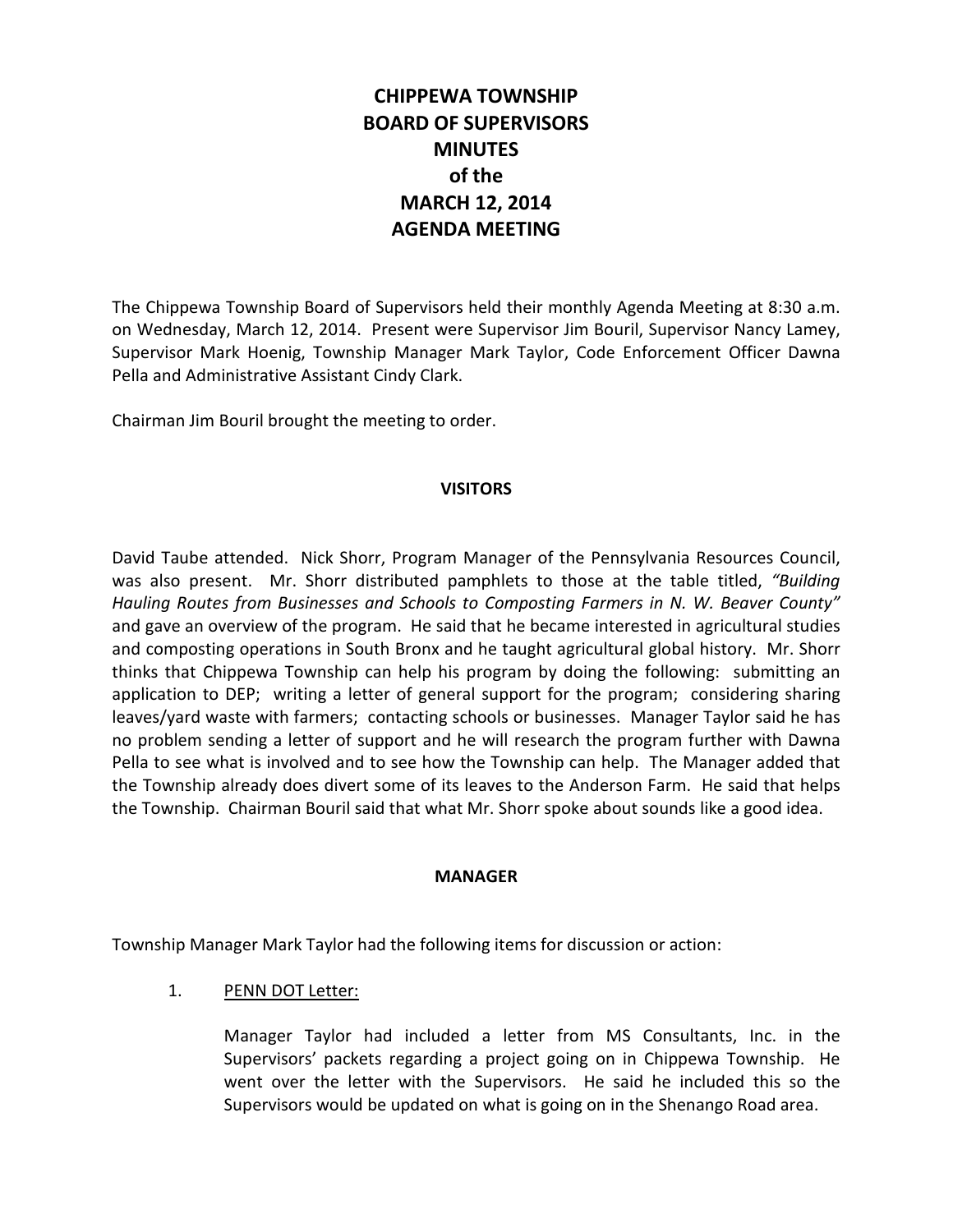### 2. ESB Resolution:

The Manager had given each Supervisor a copy of Resolution 2014-6 concerning ESB Bank signature authorization. He will have Solicitor Verlihay go over this. He said passage of this would simplify things and this resolution could be used instead of having to pass a new one each time we open a new account at the bank. This would amend the original 2014-6.

### 3. McKinley School Committee:

Manager Taylor distributed a list of McKinley School House Committee members to the Supervisors. He noted names of former school teachers are on this list. The list included Diane Manning, Pam Varga, Karen Rimbey, Lorraine Himber, Linda Lobozzo and Linda Neely. He said they have already been to the School House to look around. Due to a moisture problem in the school, some items have been moved to Sahli Park. They may have a McKinley School history room at Sahli Park but in May they will display it in the School House for History Day. He said he met with Ms. Manning and Ms. Varga yesterday. He will ask for a motion to accept these members at the next meeting. Chairman Bouril said that he knows the people on the list and he said they are hard-working people.

# 4. Ordinance 247:

Mr. Taylor said this ordinance, regarding the establishment of rules and regulations for the Chippewa Township yard waste composting site, cannot be adopted until the April Agenda Meeting. The ad must be published in the Beaver County Times. He said the ordinance can be viewed here at the office and also on the Chippewa Township web site. He reminded Supervisors that passage of this legislation would mean brush/leaf/grass dumping at our site would be limited to Chippewa Township residents who have permits.